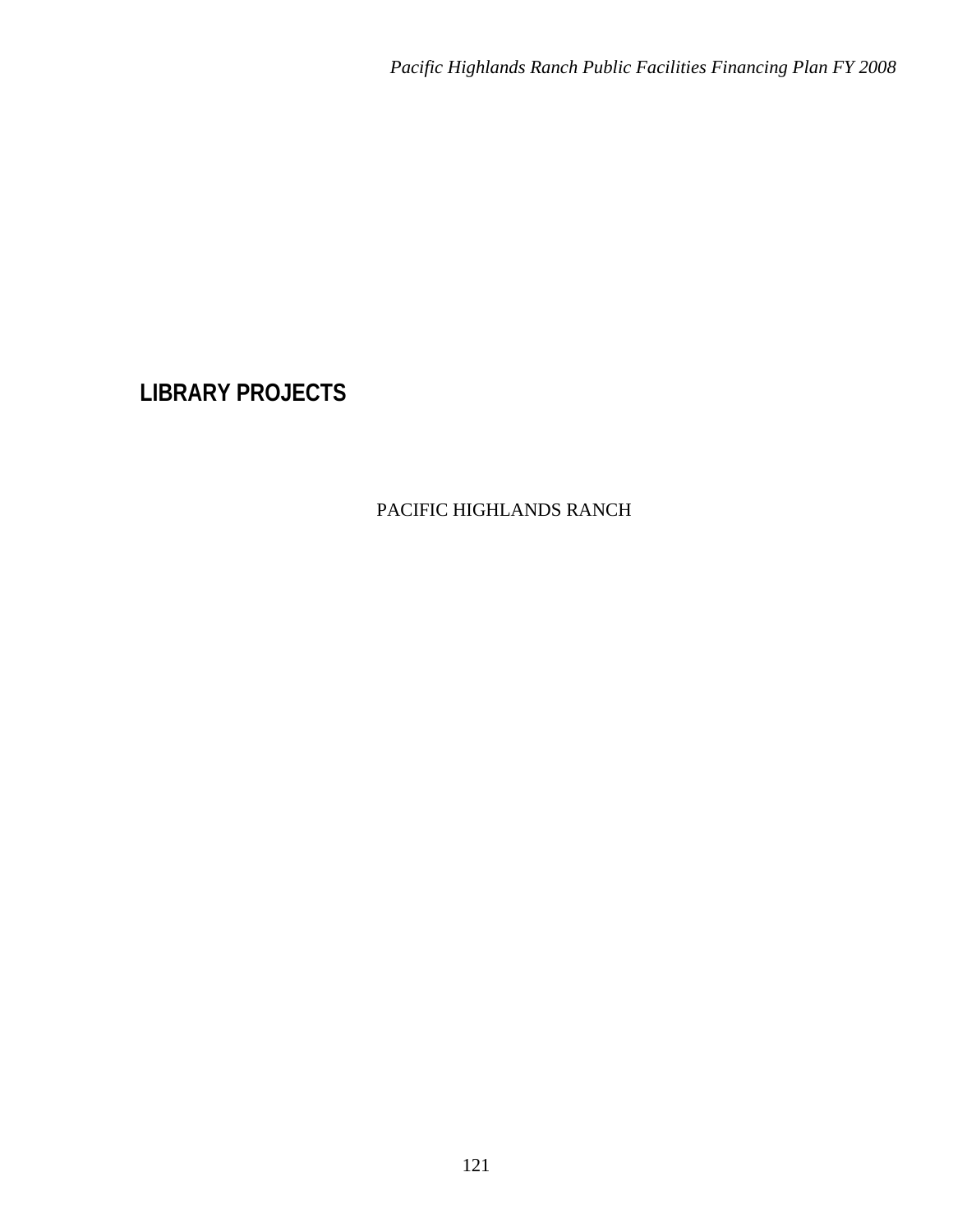## CITY OF SAN DIEGO FACILITIES FINANCING PROGRAM

#### TITLE: **BRANCH LIBRARY AND VILLAGE GREEN**

| <b>PROJECT:</b> | L-1 |
|-----------------|-----|
|                 |     |

DEPARTMENT: LIBRARY COUNCIL DISTRICT: 1<br>
CIP or JO #: N/A COMMUNITY PLAN: PHR

COMMUNITY PLAN:

| SOURCE         | <b>FUNDING:</b> | <b>EXPENDED</b> | <b>CONT APPROP</b> | FY 2008 | FY 2009 | FY 2010 | FY 2011 | FY 2012 |
|----------------|-----------------|-----------------|--------------------|---------|---------|---------|---------|---------|
| <b>FBA-PHR</b> | \$5,452,000     |                 |                    |         |         |         |         |         |
| <b>FBA-BMR</b> | \$5,685,000     |                 |                    |         |         |         |         |         |
| <b>FBA-TH</b>  | \$2,726,000     |                 |                    |         |         |         |         |         |
| <b>FBA-DMM</b> | \$714,000       |                 |                    |         |         |         |         |         |
| <b>FBA-RP</b>  |                 |                 |                    |         |         |         |         |         |
| DEV. ADV       |                 |                 |                    |         |         |         |         |         |
| DEV/SUBD       |                 |                 |                    |         |         |         |         |         |
| <b>COUNTY</b>  |                 |                 |                    |         |         |         |         |         |
| <b>STATE</b>   |                 |                 |                    |         |         |         |         |         |
| <b>OTHER</b>   |                 |                 |                    |         |         |         |         |         |
| <b>UNIDEN</b>  |                 |                 |                    |         |         |         |         |         |
| <b>TOTAL</b>   | \$14,577,000    | \$0             | \$0                | \$0     | \$0     | \$0     | \$0     | \$0     |

| <b>SOURCE</b>  | FY 2013 | FY 2014      | FY 2015 | FY 2016 | FY 2017 | FY 2018 | FY 2019 | FY 2020 |
|----------------|---------|--------------|---------|---------|---------|---------|---------|---------|
| <b>FBA-PHR</b> |         | \$5,452,000  |         |         |         |         |         |         |
| <b>FBA-BMR</b> |         | \$5,685,000  |         |         |         |         |         |         |
| <b>FBA-TH</b>  |         | \$2,726,000  |         |         |         |         |         |         |
| <b>FBA-DMM</b> |         | \$714,000    |         |         |         |         |         |         |
| <b>FBA-RP</b>  |         |              |         |         |         |         |         |         |
| DEV. ADV       |         |              |         |         |         |         |         |         |
| DEV/SUBD       |         |              |         |         |         |         |         |         |
| <b>COUNTY</b>  |         |              |         |         |         |         |         |         |
| <b>STATE</b>   |         |              |         |         |         |         |         |         |
| <b>OTHER</b>   |         |              |         |         |         |         |         |         |
| <b>UNIDEN</b>  |         |              |         |         |         |         |         |         |
| <b>TOTAL</b>   | \$0     | \$14,577,000 | \$0     | \$0     | \$0     | \$0     | \$0     | \$0     |





CONTACT: MARY ANN TILOTTA TELEPHONE: 619 236-5827 EMAIL: Mtilotta@sandiego.gov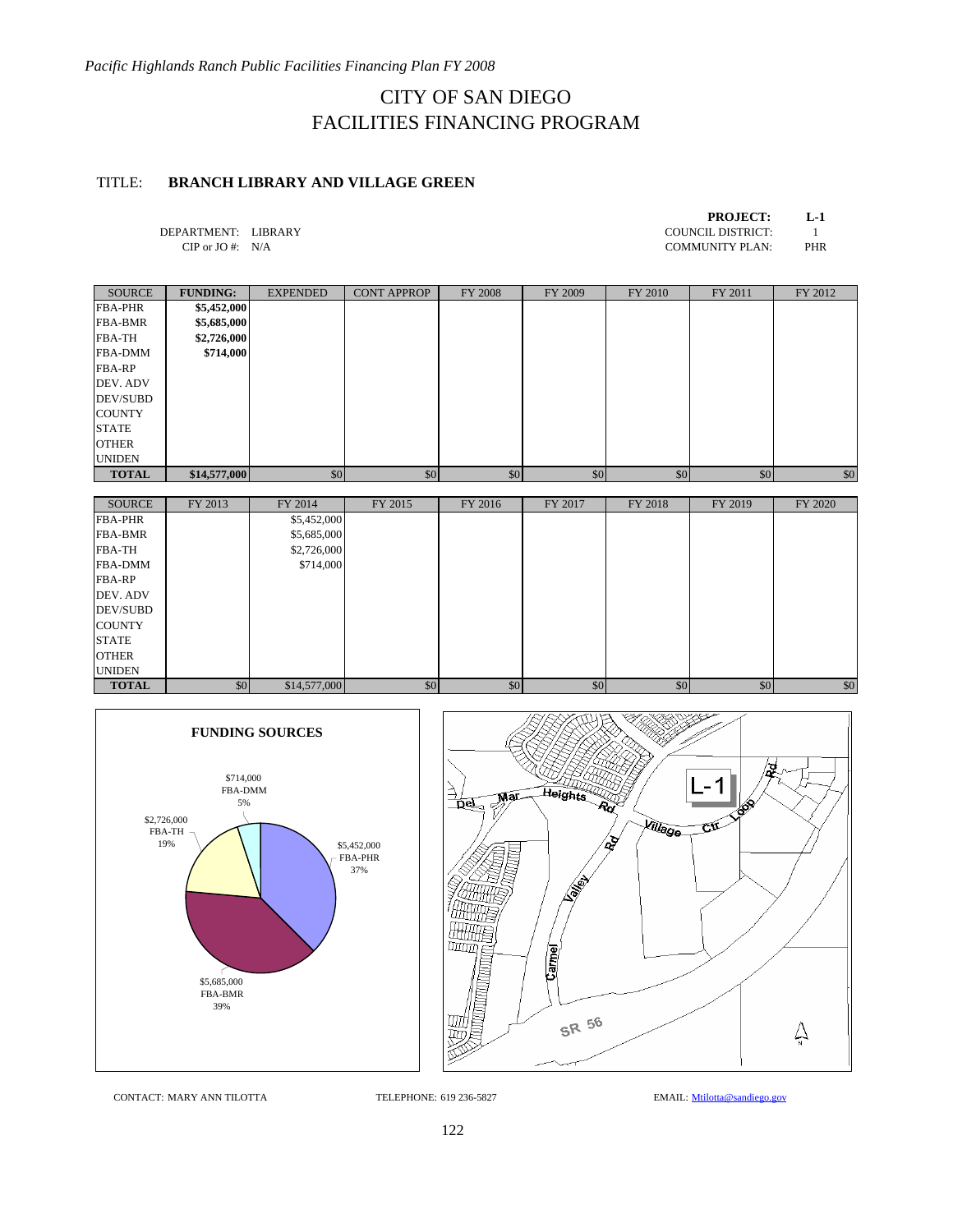*Pacific Highlands Ranch Public Facilities Financing Plan FY 2008* 

### CITY OF SAN DIEGO FACILITIES FINANCING PROGRAM

#### TITLE: **BRANCH LIBRARY AND VILLAGE GREEN**

DEPARTMENT: LIBRARY COUNCIL DISTRICT: 1

**PROJECT: L-1**

CIP or JO #: N/A COMMUNITY PLAN: PHR

#### **DESCRIPTION:**

CONSTRUCT AN 18,000 SQUARE FOOT BRANCH LIBRARY FACILITY ON A THREE-ACRE SITE IN PACIFIC HIGHLANDS RANCH TO SERVE THE COMMUNITIES OF PACIFIC HIGHLANDS RANCH, BLACK MOUNTAIN RANCH, TORREY HIGHLANDS, AND DEL MAR MESA IN THE NORTH CITY FUTURE URBANIZING AREA. THE LIBRARY FACILITY WILL BE LOCATED ADJACENT TO A TWO-ACRE SITE THAT WILL BE UTILIZED FOR CIVIC ACTIVITIES SUCH AS THE TRANSIT CENTER AND A PEDESTRIAN PLAZA.

#### **JUSTIFICATION:**

#### **FUNDING ISSUES:**

FUNDING CONTRIBUTIONS FOR PACIFIC HIGHLANDS RANCH (37.4%), BLACK MOUNTAIN RANCH (39.0%), TORREY HIGHLANDS (18.7%), AND DEL MAR MESA (4.9%) ARE BASED UPON POPULATION.

#### **NOTES:**

*REFERENCE:*  DEL MAR MESA PUBLIC FACILITIES FINANCING PLAN PROJECT 43-17 TORREY HIGHLANDS PUBLIC FACILITIES FINANCING PLAN PROJECT L-1 BLACK MOUNTAIN RANCH PUBLIC FACILITIES FINANCING PLAN PROJECT L-1

#### **SCHEDULE:**

PROJECT DESIGN AND CONSTRUCTION ARE ANTICIPATED TO START IN FY 2014

CONTACT: MARY ANN TILOTTA TELEPHONE: 619 236-5827 EMAIL: Milotta@sandiego.gov